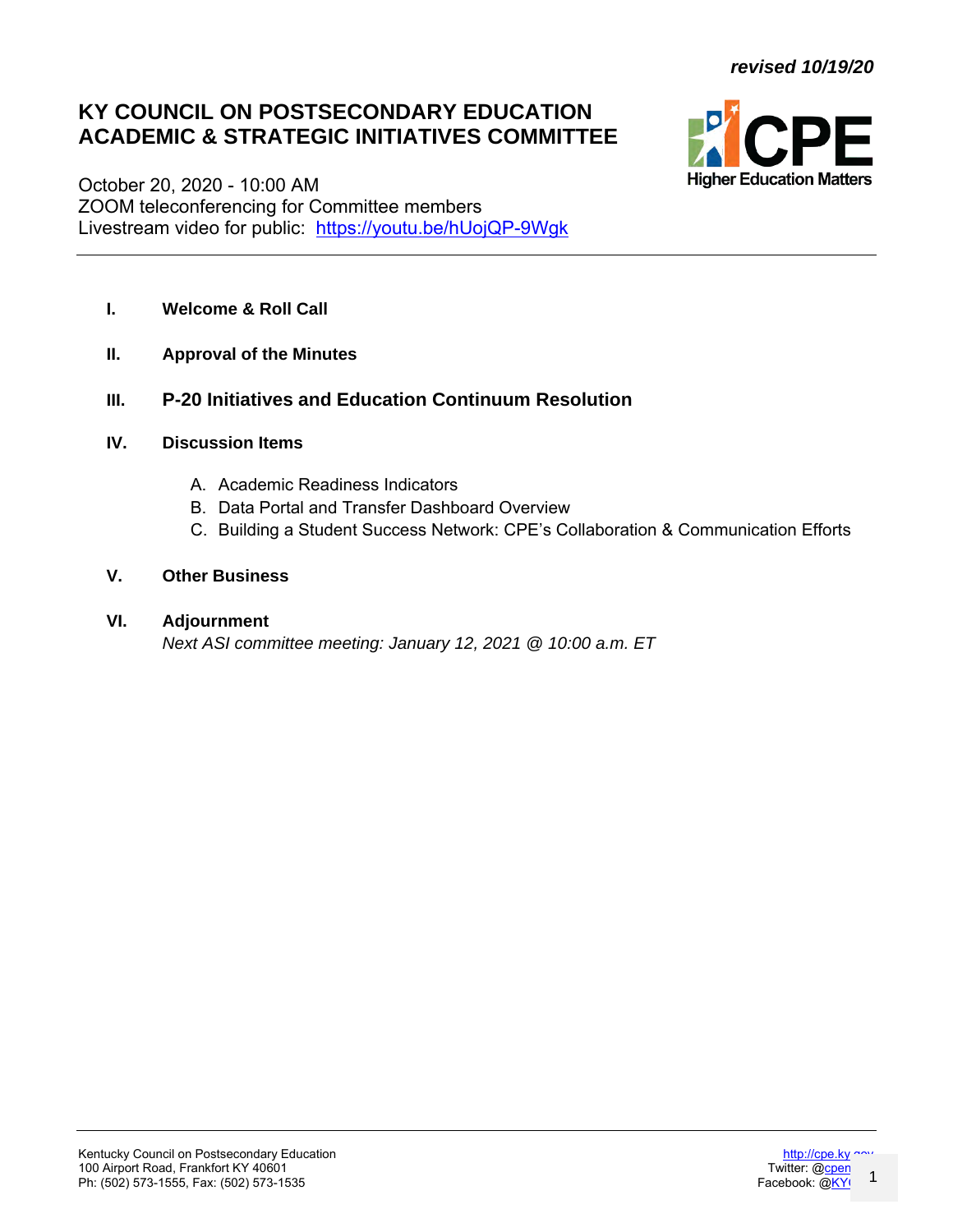### **DRAFT MINUTES**

Council on Postsecondary Education

| Type: | Academic & Strategic Initiatives Committee                                      |
|-------|---------------------------------------------------------------------------------|
| Date: | August 18, 2020                                                                 |
| Time: | 10:00 a.m. ET                                                                   |
|       | Location: Virtual Meeting - Committee members by ZOOM, Public viewing hosted on |
|       | <b>CPE YouTube Page</b>                                                         |

# **CALL TO ORDER**

The Academic & Strategic Initiatives Committee met Tuesday, August 18, 2020, at 10:00 a.m., ET. Pursuant to Executive Order 2020-243 and a memorandum issued by the Finance and Administration Cabinet dated March 16, 2020, and in an effort to prevent the spread of Novel Coronavirus (COVID-19), the Committee met utilizing a video teleconference. Members of the public were invited to view the meeting virtually on the CPE YouTube page: [https://youtu.be/d53O-BJuGe4.](https://youtu.be/d53O-BJuGe4) Committee Chair Lori Harper presided.

## **ATTENDENCE**

All members were in attendance: Colby Birkes, Benjamin Brandstetter, Lori Harper, Lucas Mentzer, Vidya Ravichandran, and Sherrill Zimmerman.

Heather Faesy, CPE's senior associate for Board Relations, served as recorder of the meeting minutes.

# **APPROVAL OF THE MINUTES**

The minutes of the May 20, 2020 meeting were approved as distributed.

## **AGENCY UPDATE: CAMPUS REOPENING PLANS**

Mr. Greg Rush, CPE's Senior Fellow, updated the committee members on the campus reopening plans and discussed the ways CPE has helped facilitate conversations between the universities and the Kentucky Department of Public Health. All public campuses opened on August 17, 2020 with the exception of Western Kentucky University which opened on August 24, 2020. Each campus plan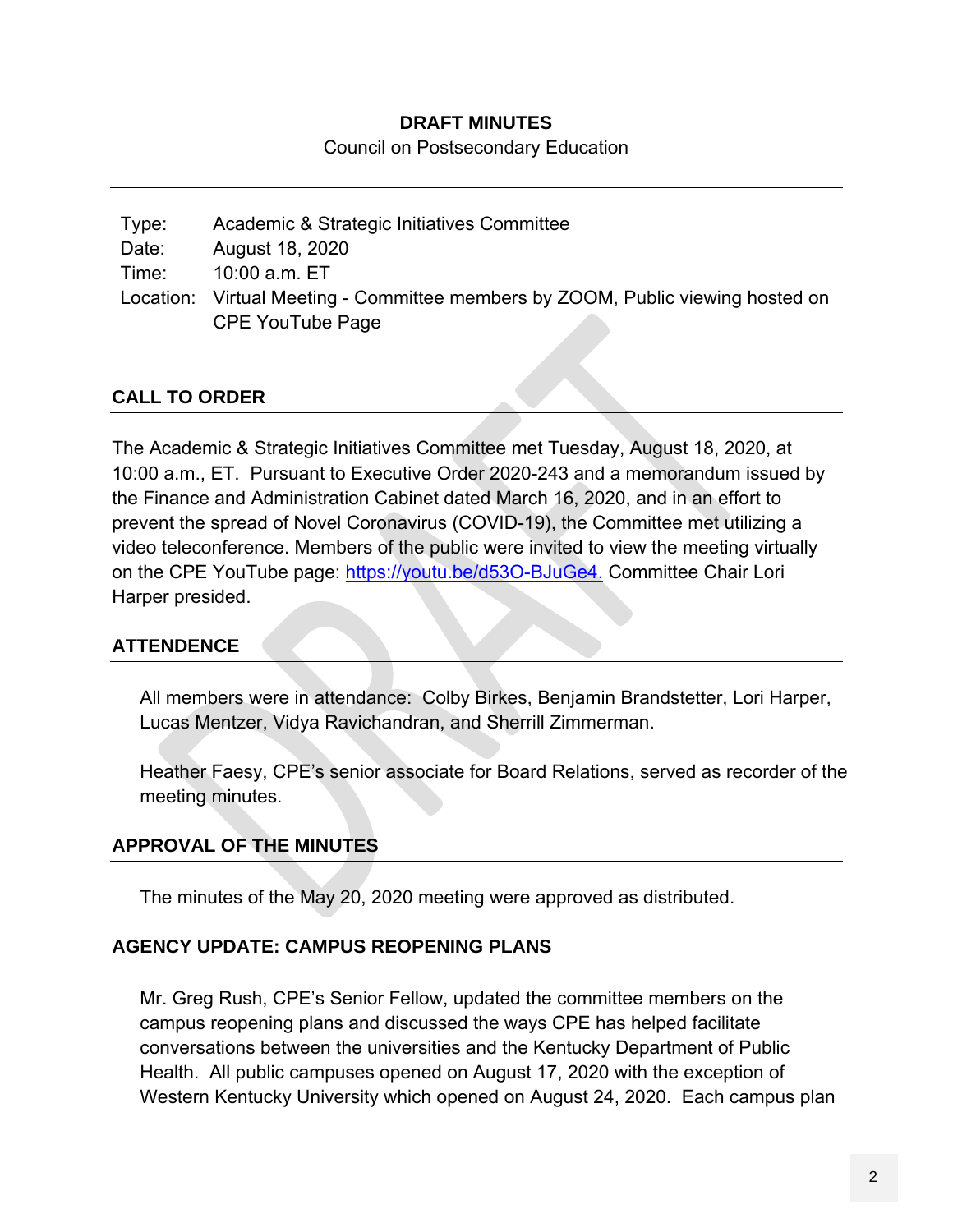adhered to both the CPE and Kentucky safety guidelines. Committee members discussed the sudden closure of the University of North Carolina and if Kentucky's campuses have set benchmarks that would require a campus to close in the same manner. They also discussed students who moved into dorms only to find out their classes were converted to online only.

### **PROPOSED NEW ACADEMIC PROGRAMS FOR REVIEW & RECOMMENDATION**

Dr. Melissa Bell, CPE's Vice President for Academic Affairs and Student Success presented four proposed new academic programs for review and approval. KRS 164.020 (15) empowers the Council on Postsecondary Education to define and approve the offering of all postsecondary education technical, associate, baccalaureate, graduate, and professional degree, certificate, or diploma programs in the public postsecondary education institutions. Council staff reviewed the following proposed programs and recommended approval.

### **Northern Kentucky University**

### Applied Software Engineering (B.S.) CIP Code 11.0899

This program provides students with a solid foundation in programming, user experience, software design and development as well as software security. The bachelor's degree in Applied Software Engineering will educate and train the student for jobs in full-stack development, mobile apps and web applications. Graduates would be qualified for a majority of open software development positions.

### Doctor of Occupational Therapy (OTD) CIP Code 51.2306

The entry level Doctor of Occupational Therapy (OTD) curriculum integrates foundational knowledge, basic theoretical constructs and perspectives, and technical skills development for implementing the Occupational Therapy Process with a focus on systems and settings that represent contemporary and emerging Occupational Therapy practice. The curriculum is designed to prepare students to become evidence-based practitioners in the Evaluation, Intervention, and Outcomes stages of the Occupational Therapy Process for individuals, families, organizations, and communities across geographic locations and cultural settings. The proposed occupational therapy program would be the only entrylevel Doctor of Occupational Therapy program in the Kentucky Public Higher Education System.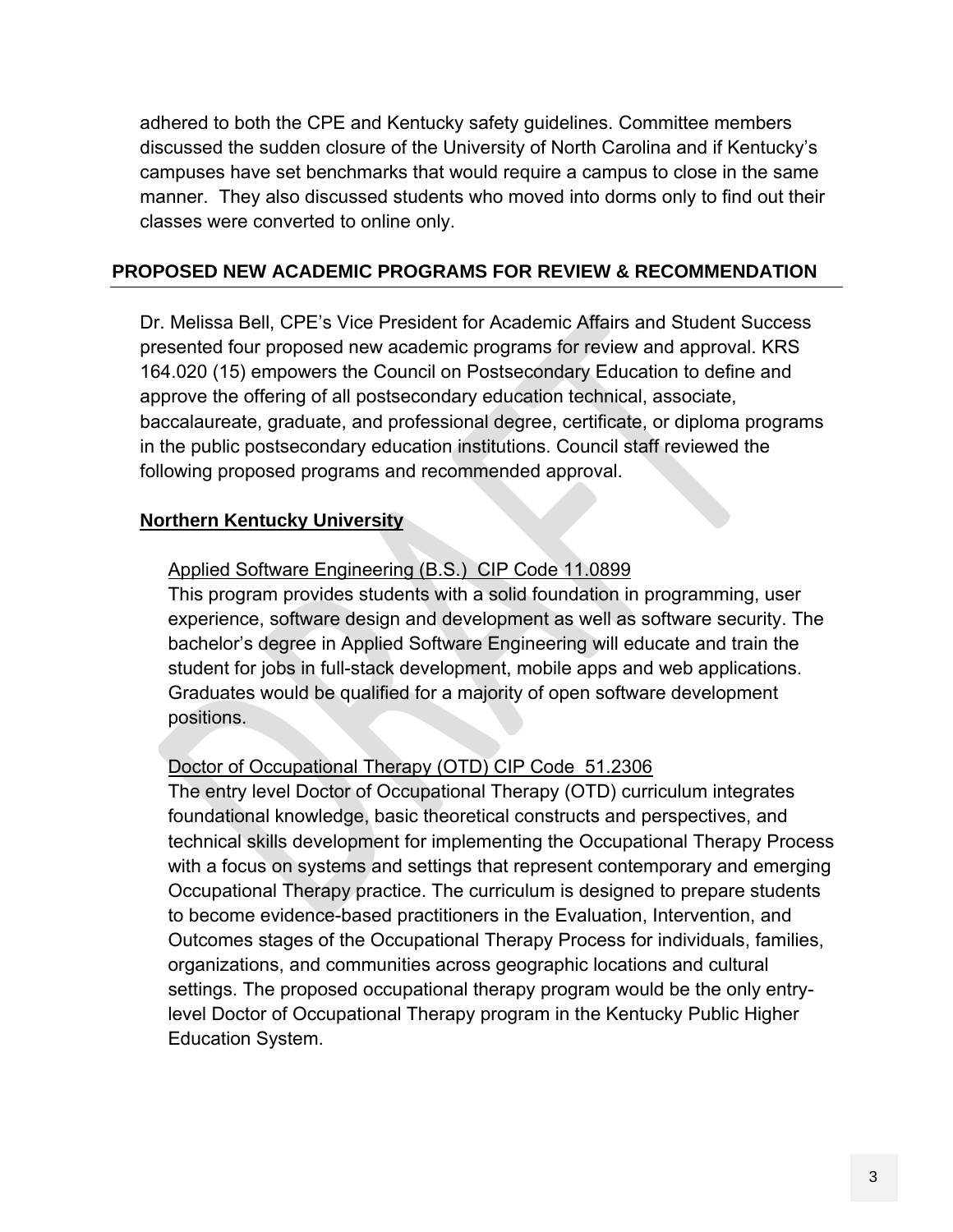MOTION: Ms. Zimmerman moved the Committee approve the two proposed programs at Northern Kentucky University, and recommend approval by the Council at its September 15, 2020 meeting. Mr. Mentzer seconded the motion.

VOTE: The motion passed.

### **University of Kentucky**

### Health Services Research (Ph.D.) CIP Code 51.2299

This Ph.D. program would provide students with the theoretical and methodological foundations necessary to conduct creative and independent research with the ultimate goal of identifying evidence-based policy and management pathways to improve health care access, quality, and costs. The curriculum was designed for students to complete coursework in 4 core areas as well as an elective course, a grant writing course, and a dissertation.

MOTION: Mr. Mentzer moved the Committee approve the proposed program at the University of Kentucky, and recommend approval by the Council at its September 15, 2020 meeting. Ms. Ravichandran seconded the motion.

VOTE: The motion passed.

## **Murray State University**

## Agriculture Education (EDS) CIP Code 13.1301

This program would allow students to pursue advanced course work in agriculture education above the master's degree level, by allowing students to earn an additional, valuable credential prior to completing their doctoral degree. This would help students more seamlessly transition into the in P-20 Leadership, Agricultural Leadership Option doctoral degree.

MOTION: Mr. Mentzer moved the Committee approve the proposed program at Murray State University, and recommend approval by the Council at its September 15, 2020 meeting. Ms. Ravichandran seconded the motion.

VOTE: The motion passed.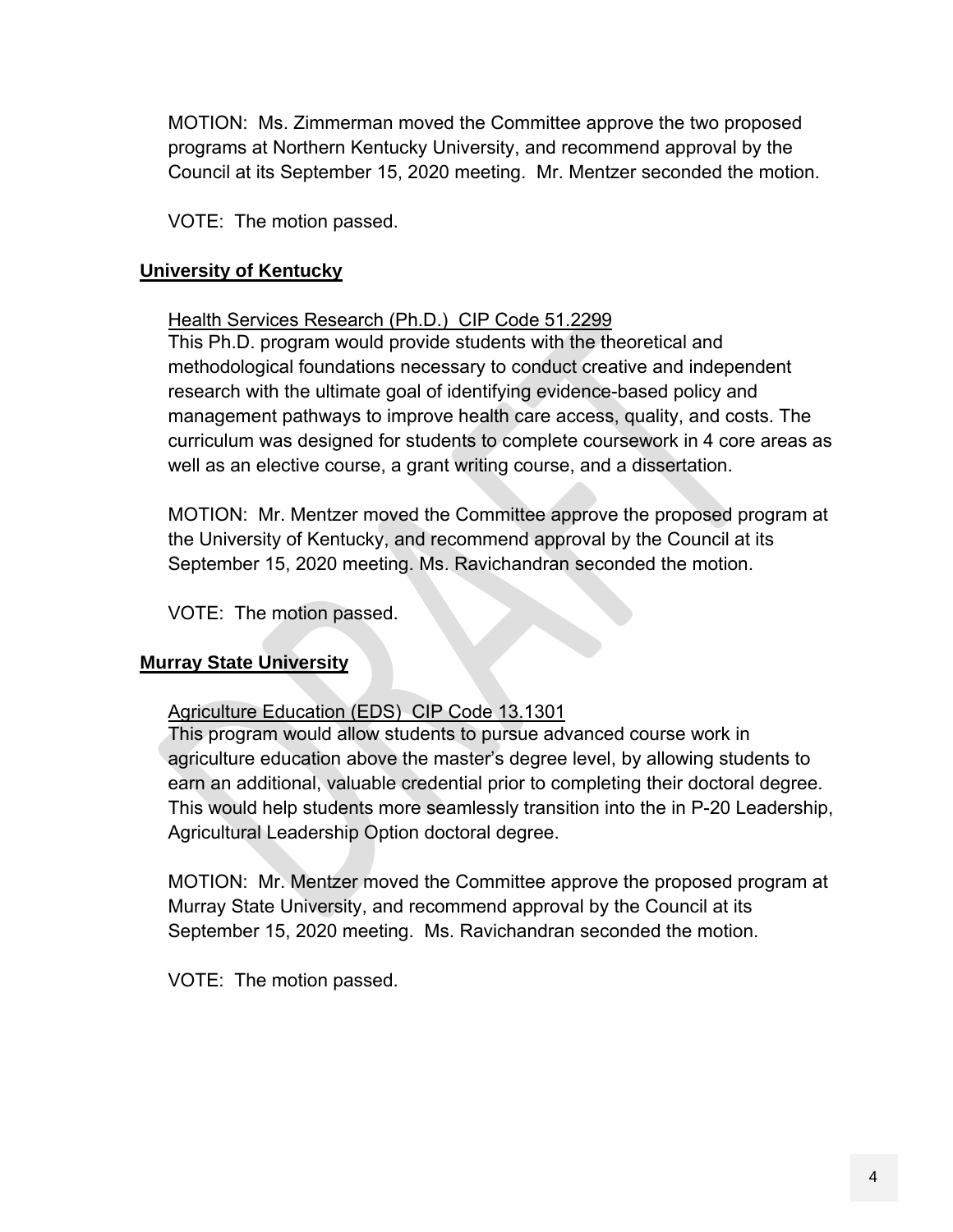# **REVISED POLICY FOR NEW ACADEMIC PROGRAM APPROVALS**

Dr. Melissa Bell presented the proposed changes to the policy for approval of new academic programs, which were developed with the collaboration of institutional representatives to streamline the current program approval process and align it more closely with the requirements of the SACSCOC substantive change process. Both the updated policy and glossary definitions were provided for review.

MOTION: Mr. Mentzer moved the Committee approve the proposed policy changes to the New Academic Program Approval Policy, and recommend approval by the Council at its September 15, 2020 meeting. Ms. Ravichandran seconded the motion.

VOTE: The motion passed.

# **AGENCY UPDATE: RESEARCH AGENDA**

Dr. David Mahan, CPE's Associate Vice President for Data, Research and Advanced Analytics discussed the staff's current data and research projects and announced the Dual Credit report would be released at the end of the month.

# **AGENCY UPDATE: STUDENT ADVISORY GROUP**

Ms. Heather Faesy, CPE's Senior Associate of Board Relations and Special Projects, updated the committee on the newly formed Student Advisory Group, which offers diverse perspectives on student concerns and policies in higher education. The group is made up of 22 students and there is representation from each of Kentucky's 4-year public universities, and several of the 2-year KCTCS institutions. The group is set to meet at least every other month to discuss their experiences as a postsecondary student, provided feedback on statewide policy and other initiatives that CPE is developing, and voice the unique needs and circumstances of students attending Kentucky's public institutions.

# **INTRODUCTION: AMANDA ELLIS, ASSOCIATE VP OF P-20 POLICY AND PROGRAMS**

Dr. Amanda Ellis, a former teacher and accomplished leader in state education policy, was hired in the summer of 2020 to serve as the Council's new Associate Vice President for P-20 policy and programs. She has more than two decades of experience, including 14 years of service in Kentucky middle and elementary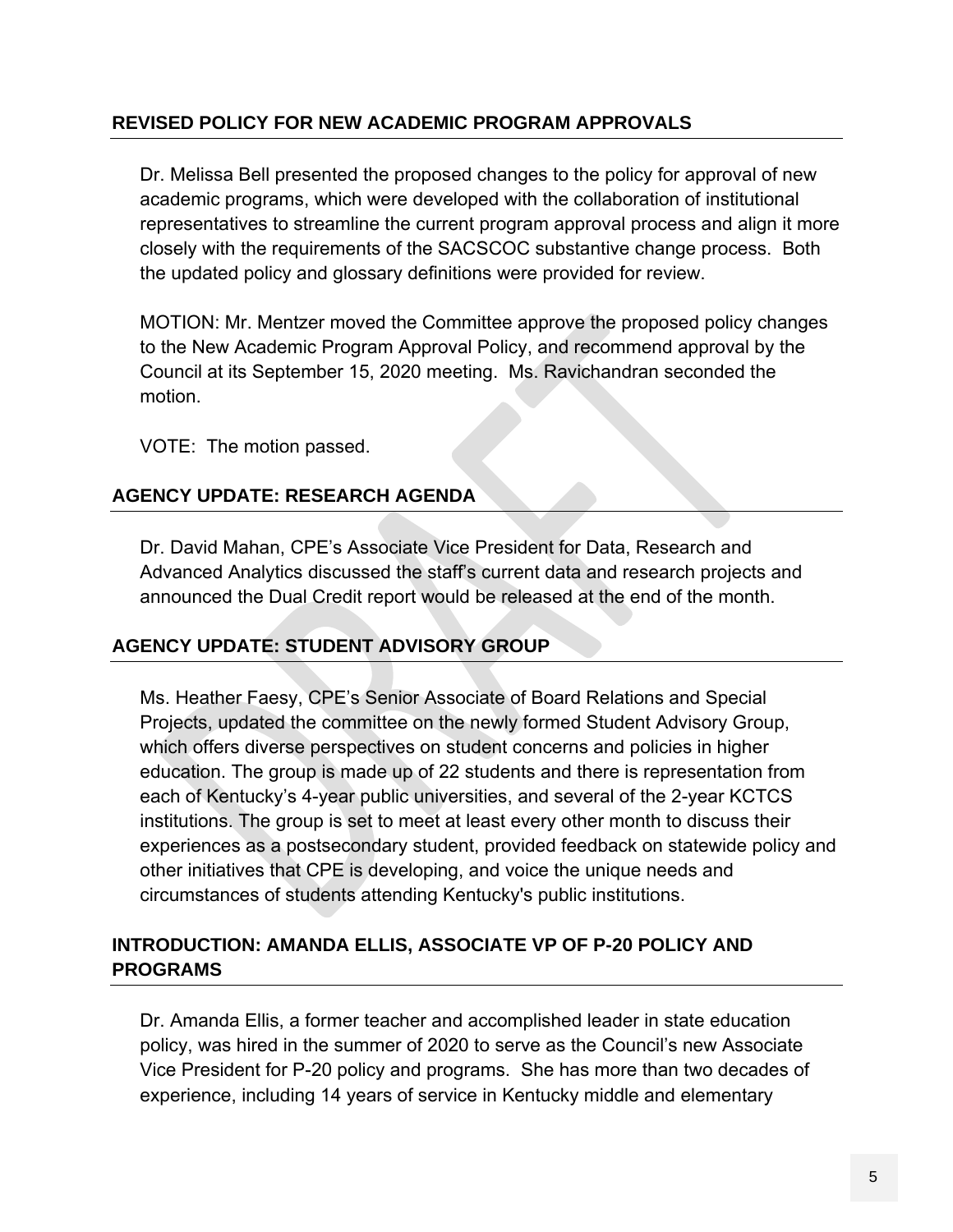schools. She most recently worked as the chief academic officer and associate commissioner of the Office of Teaching and Learning at the Kentucky Department of Education (KDE), where she has held various positions in senior leadership since 2013.

Dr. Ellis discussed her areas of assigned work and her current focus on teacher workforce and diversity and her work with the K-12 community to develop a more seamless partnership to ensure all students not only are college ready, but enroll and complete a postsecondary degree.

# **ACADEMIC PROGRAM REVIEW: UPDATE FROM GRAY ASSOCIATES**

In 2018, the Commonwealth of Kentucky contracted with Gray Associates, Inc. a strategy consulting firm focused on higher education, to oversee a comprehensive review of academic programs at our public institutions. Their work included the creation of a methodology that provides campuses with consistent, detailed information to help guide internal decisions about program needs and improvement and guide statewide discussions.

The process does not replace each institution's internal program review process and instead supplements and complements it by providing additional sources of data and analyses that faculty and campus leadership cannot easily compile. Ideally, these data help campuses demonstrate the value of programs to students, accreditors, oversight bodies, and the general public. In addition, the process is helpful to campuses as they focus on continuous improvement of its academic programs.

To assist the Committee with understanding their work, Dr. Mary Upchurch, Senior Partner with Gray Associates provided an overview of the methodology and system. Following her presentation, Dr. Cheryl Stevens, Chief Academic Officer at Western Kentucky University discussed how they have utilized the work by Gray Associates and how it has impacted their campus by applying the principles beyond the programs directly involved in the project.

# **ADJOURNMENT**

The Academic & Strategic Initiatives Committee adjourned at 11:45 a.m., ET.

### *MINUTES REVIEWED AND APPROVED BY THE COMMITTEE: \_\_\_\_\_\_\_\_\_\_\_\_*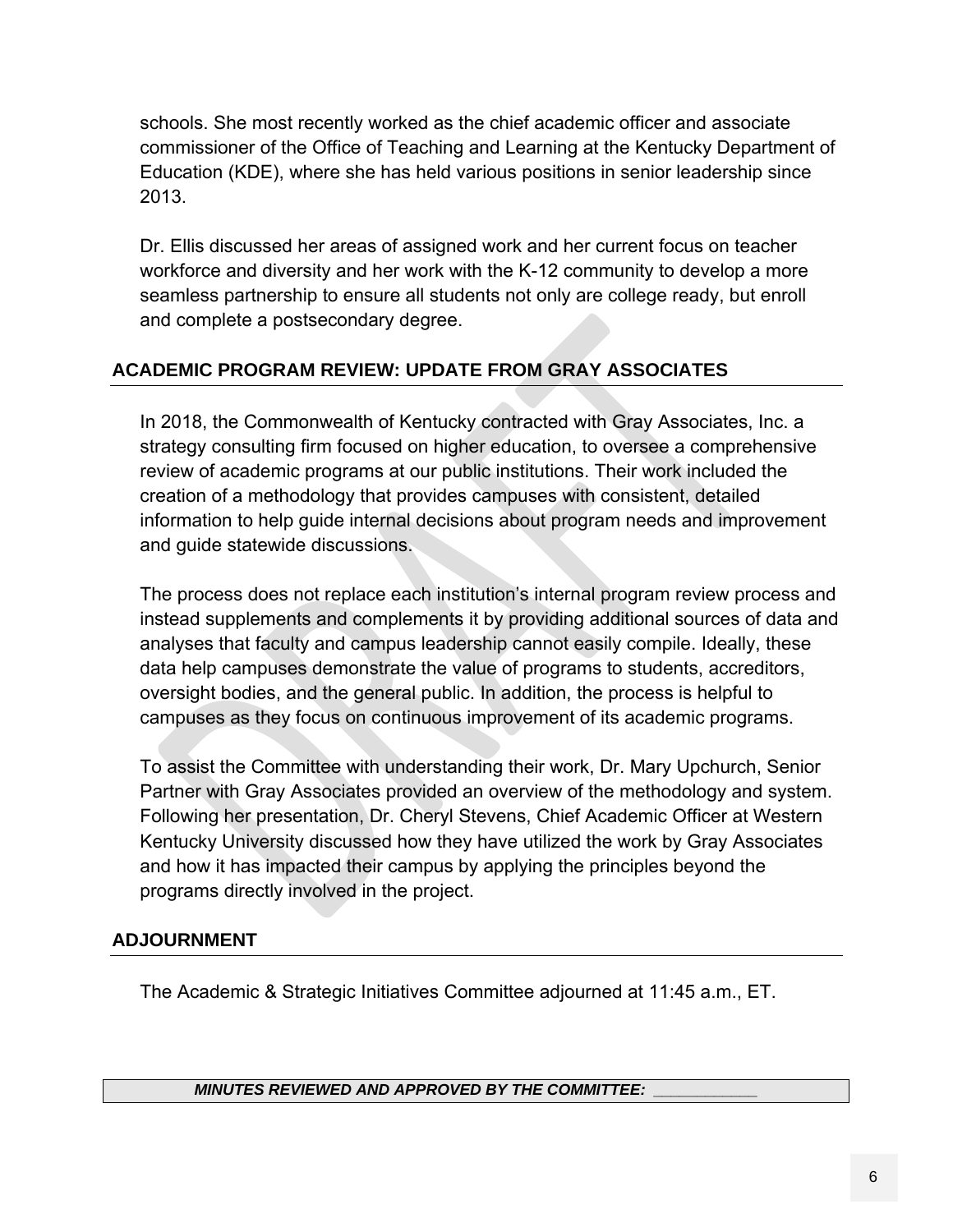|                     | <b>TITLE:</b> P-20 Initiatives and Education Continuum Resolution                                    |
|---------------------|------------------------------------------------------------------------------------------------------|
| <b>DESCRIPTION:</b> | CPE staff will provide an update on the P-20 initiatives work and<br>the related Advisory Committee. |
| <b>PRESENTERS:</b>  | Amanda Ellis, CPE's Associate Vice President of P-20 Policies and<br>Programs                        |

# **SUPPORTING INFORMATION**

In order for students to earn degrees and credentials that lead to sustainable, competitive-wage careers, it is imperative that their educational experience, from preschool through postsecondary education, provides an equitable opportunity to successfully transition to the next level.

CPE recognizes the moral imperative to strengthen the education pipeline. We are committed to collaborating with the Kentucky Department of Education (KDE) and the Education Workforce and Development Cabinet (EWDC) to increase equitable access to a high- quality, diverse teacher workforce, strengthen student and family support for successful transitions, and improve awareness of opportunities to enter higher education to achieve career success.

In order to do this, an Advisory Committee has been formed with leaders from those 3 groups as well as other P-20 state and national leaders. Below is a description of its objectives and potential areas of focus for the first year of work.

## Committee Objectives

The committee will strive to increase equitable access for postsecondary opportunities all Kentucky students by:

- Increasing and improving the quality\* and competencies of a diverse teaching workforce;
- Ensuring successful transitions throughout the educational pathway to increase postsecondary enrollment and degree attainment;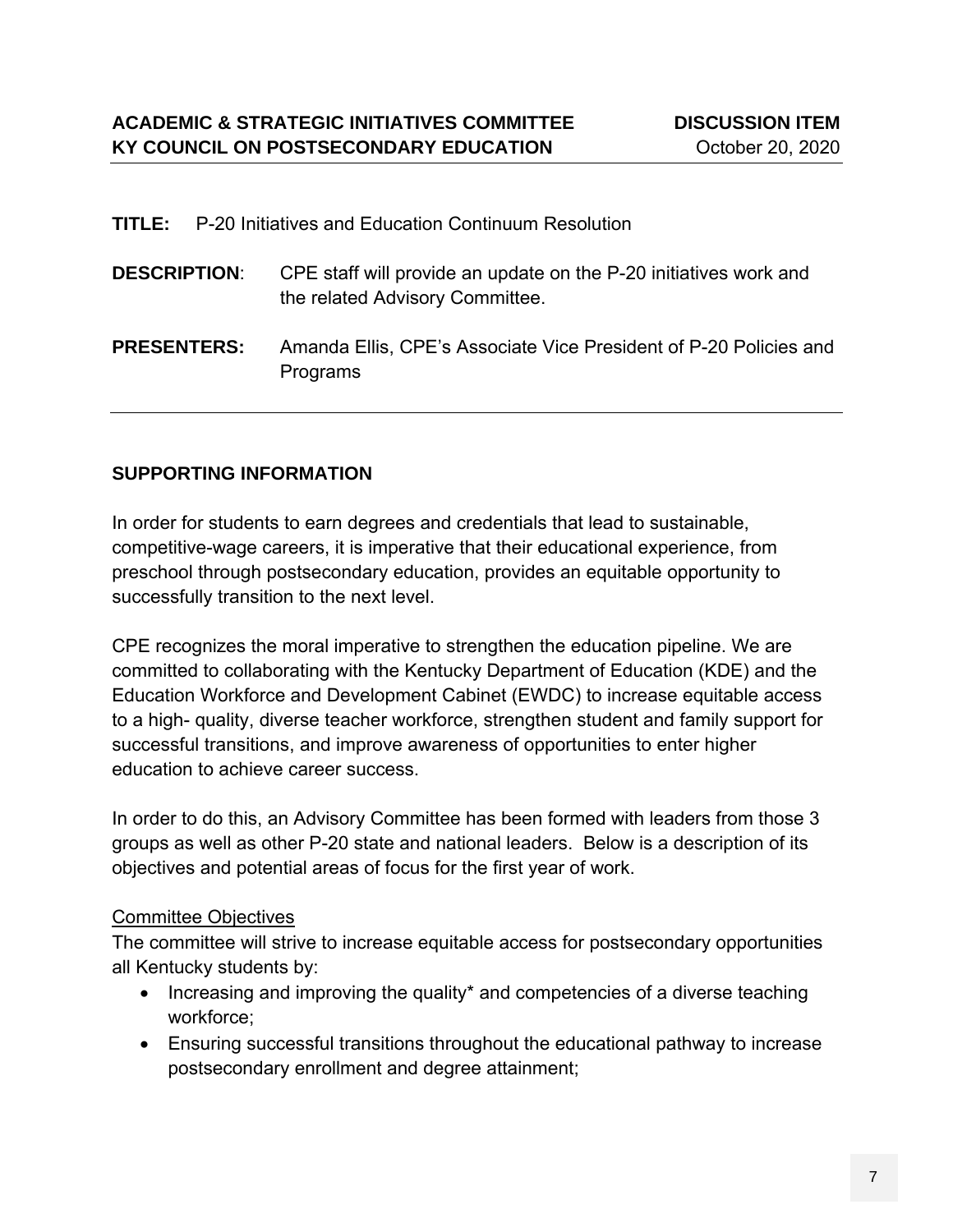• Increasing student and family access to and awareness of opportunities for students to achieve the necessary degree(s) and credentials to enter the workforce successfully

*\*Quality is defined as teachers who have the skills and knowledge to understand and instruct academic standards at the appropriate rigorous level for each grade with cultural awareness of student needs and learning styles.*

# Year 1 Focus Areas

- Create collaborative recruitment strategies for recruiting a diverse teacher workforce. (Teacher Workforce)
- Re-establish the Dual Credit Advisory Council to review and update the current policy with an emphasis on admission criteria and the quality of dual credit courses. (Transitions, Access and Awareness)
- Create a collaborative communication campaign for students and families to prepare for postsecondary opportunities after high school graduation. (Access and Awareness)
- Establish statewide events including: college application week, FAFSA completion, transfer credit week, and college decision making day.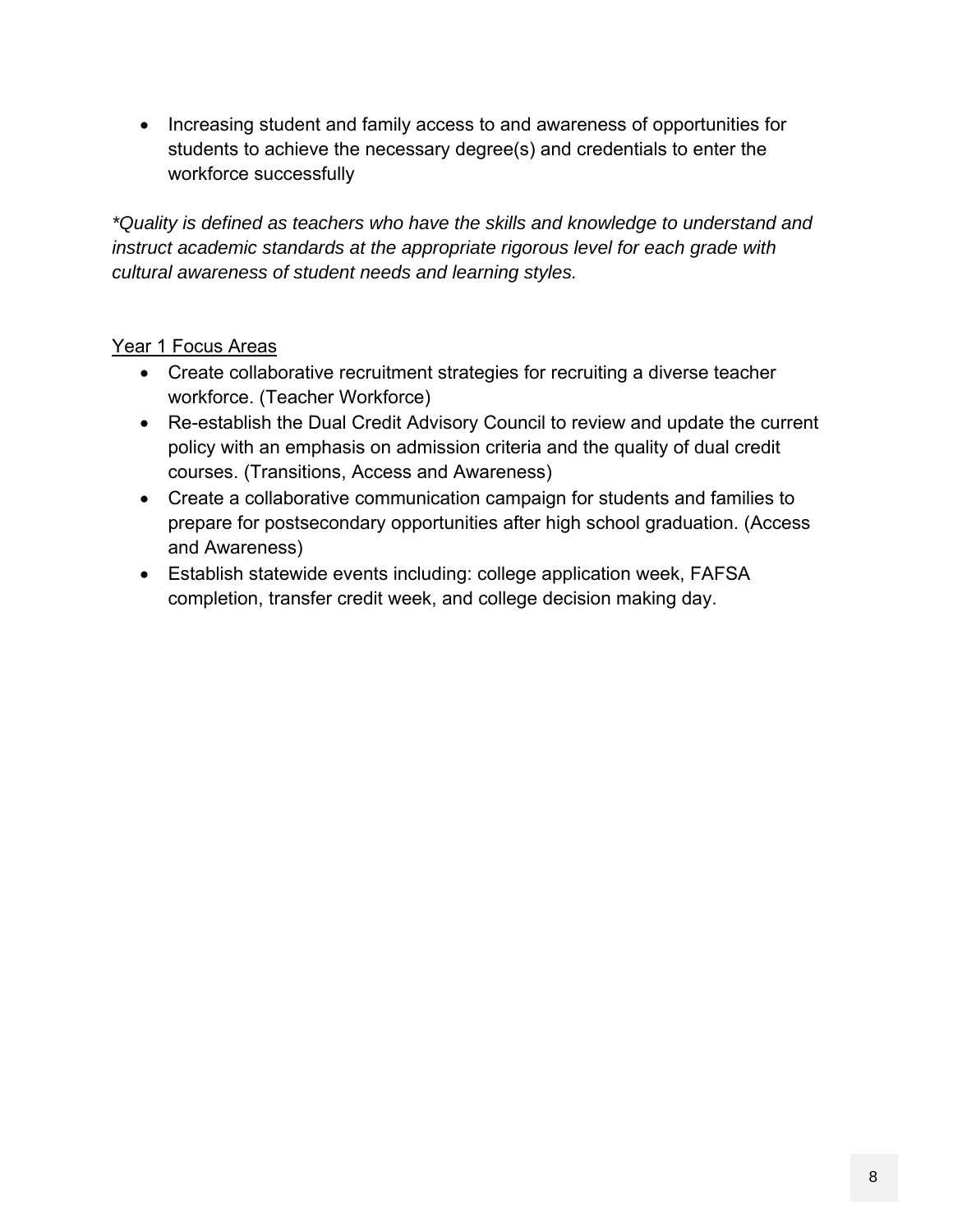#### **COUNCIL ON POSTSECONDARY EDUCATION, KENTUCKY EDUCATION AND WORKFORCE DEVELOPMENT CABINET AND THE KENTUCKY BOARD OF EDUCATION**

#### **Resolution to establish the Commonwealth Continuum**

**WHEREAS,** Kentucky is committed to equitable access to a high-quality education to ensure the educational development and success of all students; and

**WHEREAS**, despite progress, too many Kentuckians lack postsecondary credentials, and significant attainment gaps exist between underrepresented minority and white adults; and

**WHEREAS**, too few of Kentucky's high school graduates transition to and graduate from college; and

**WHEREAS,** early postsecondary opportunities such as dual credit help students earn low-cost college credits and prepare them for a postsecondary environment; and

**WHEREAS,** all students need strong advising, mentoring, outreach and support systems to navigate the sometimes difficult pathway between secondary and postsecondary education; and

**WHEREAS,** Kentucky's teachers and school leaders need access to high-quality, innovative training and ongoing professional development to prepare students for college - academically, socially, and emotionally;

**WHEREAS**, the Council on Postsecondary Education (CPE) set a goal to increase the percentage of Kentuckians with a postsecondary credential to 60% by 2030; and

**WHEREAS**, it is in the best interest of the Commonwealth of Kentucky to meet or exceed this goal and increase four-year college degrees and create a highly-skilled workforce; and

**NOW, THEREFORE, BE IT RESOLVED**, that the Council on Postsecondary Education, the Kentucky Education and Workforce Development Cabinet, and the Kentucky Department of Education will join forces with other education policy leaders and practitioners to establish the Commonwealth Continuum. The Continuum will provide a forum for Kentucky's P-12 and postsecondary systems to work collaboratively to develop a high-quality, diverse educator workforce; provide student and family support for successful educational transitions; improve equitable access to higher education; strengthen preparation for career success; and improve awareness of postsecondary opportunities through a unified, state-level communication and outreach campaign.

| ADOPTED BY THE COUNCIL ON POSTSECONDARY EDUCATION on |                                               | 2020 |
|------------------------------------------------------|-----------------------------------------------|------|
|                                                      | President, Council on Postsecondary Education |      |
|                                                      | Chair, Council on Postsecondary Education     |      |
| ADOPTED BY THE KENTUCKY BOARD OF EDUCATION on        |                                               | 2020 |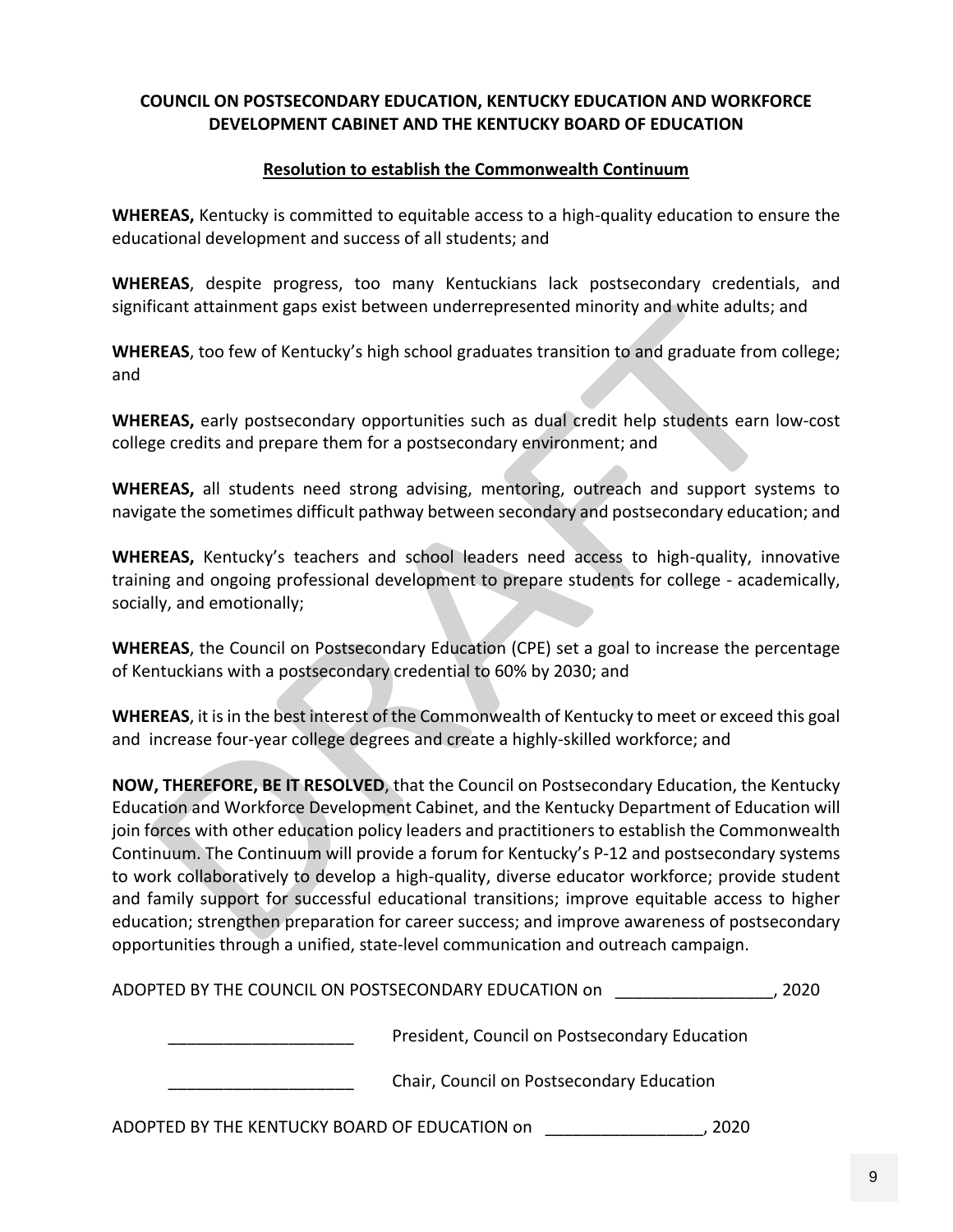| Commissioner, Department of Education                              |
|--------------------------------------------------------------------|
| Chair, Board of Education                                          |
| Secretary, Kentucky Education and Workforce<br>Development Cabinet |
|                                                                    |
|                                                                    |
|                                                                    |
|                                                                    |
|                                                                    |
|                                                                    |
|                                                                    |
|                                                                    |
|                                                                    |
|                                                                    |
|                                                                    |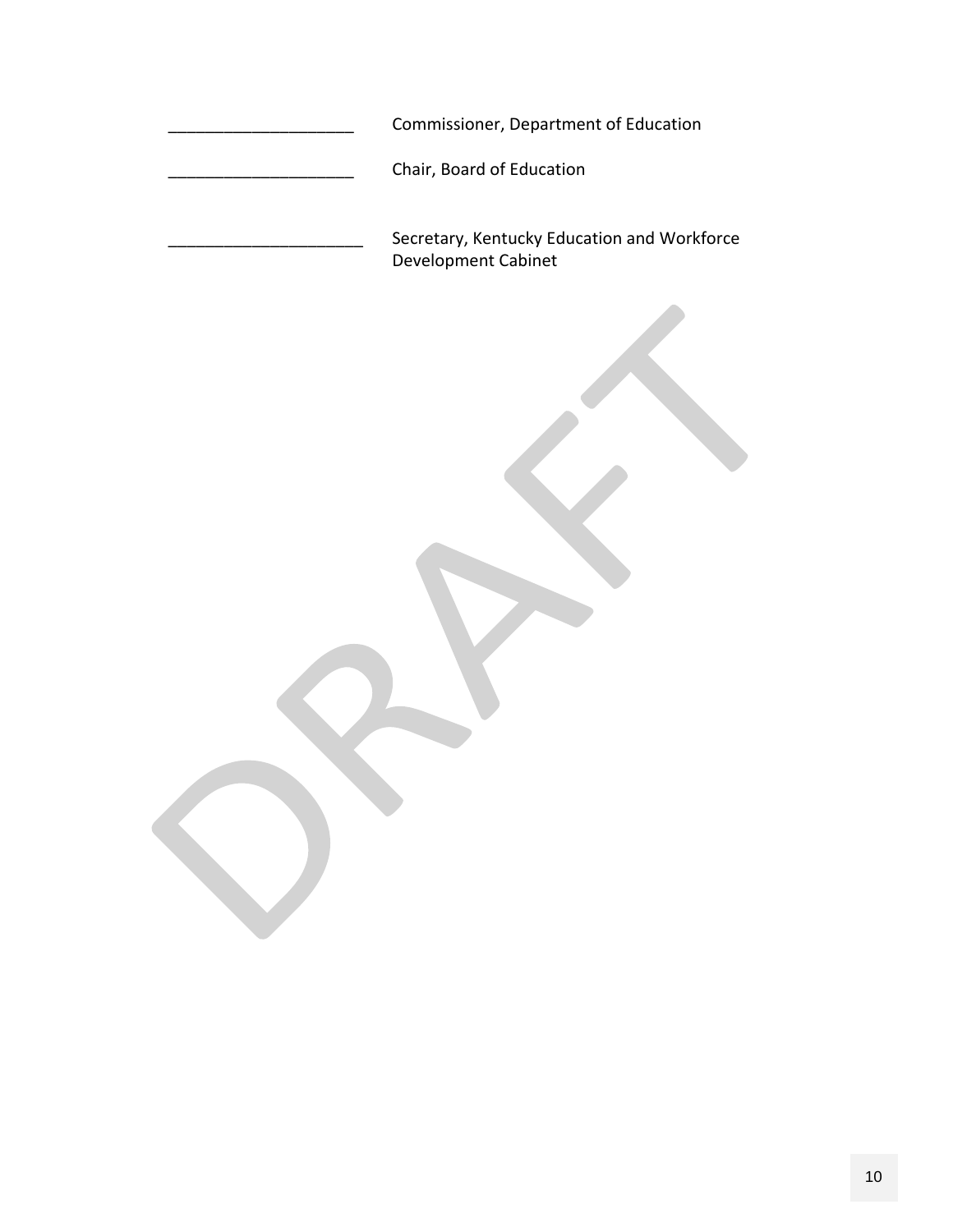|                     | <b>TITLE:</b> Academic Readiness Indicators                                                             |
|---------------------|---------------------------------------------------------------------------------------------------------|
| <b>DESCRIPTION:</b> | CPE staff will provide an update on the development of the 2022-<br>2023 academic readiness indicators. |
| <b>PRESENTERS:</b>  | Amanda Ellis, CPE's Associate Vice President of P-20 Policies and<br><b>Programs</b>                    |

### **SUPPORTING INFORMATION**

Per 13 KAR 2:020, CPE determines college readiness indicators. Each year CPE staff work with institutional representatives to determine which assessments should be accepted as statewide college readiness indicators and which benchmark scores should determine readiness.

### Academic Year 2021-22

Circumstances surrounding the COVID-19 pandemic have made the administration of the standardized tests listed on the College Readiness Indicators more difficult, and even impossible, in some instances. Because of this unusual situation, institutions were permitted to implement their own methodologies to determination readiness and placement during the 2020-21 academic year. Due to the continuing pandemic circumstances, the same procedure was put in place for the 2021-22 academic year.

### Academic Year 2022-23

CPE staff have begun working with campus representatives on academic readiness indicators for the academic year 2022-23. Because students may continue to have difficulty taking standardized tests, CPE staff and institutions are looking at other measures of academic readiness, such as high school GPA. CPE staff will continue to analyze data, research various potential indicators, and plan to bring the proposed indicators for AY 2022-23 to the Committee at its March 23, 2021 meeting.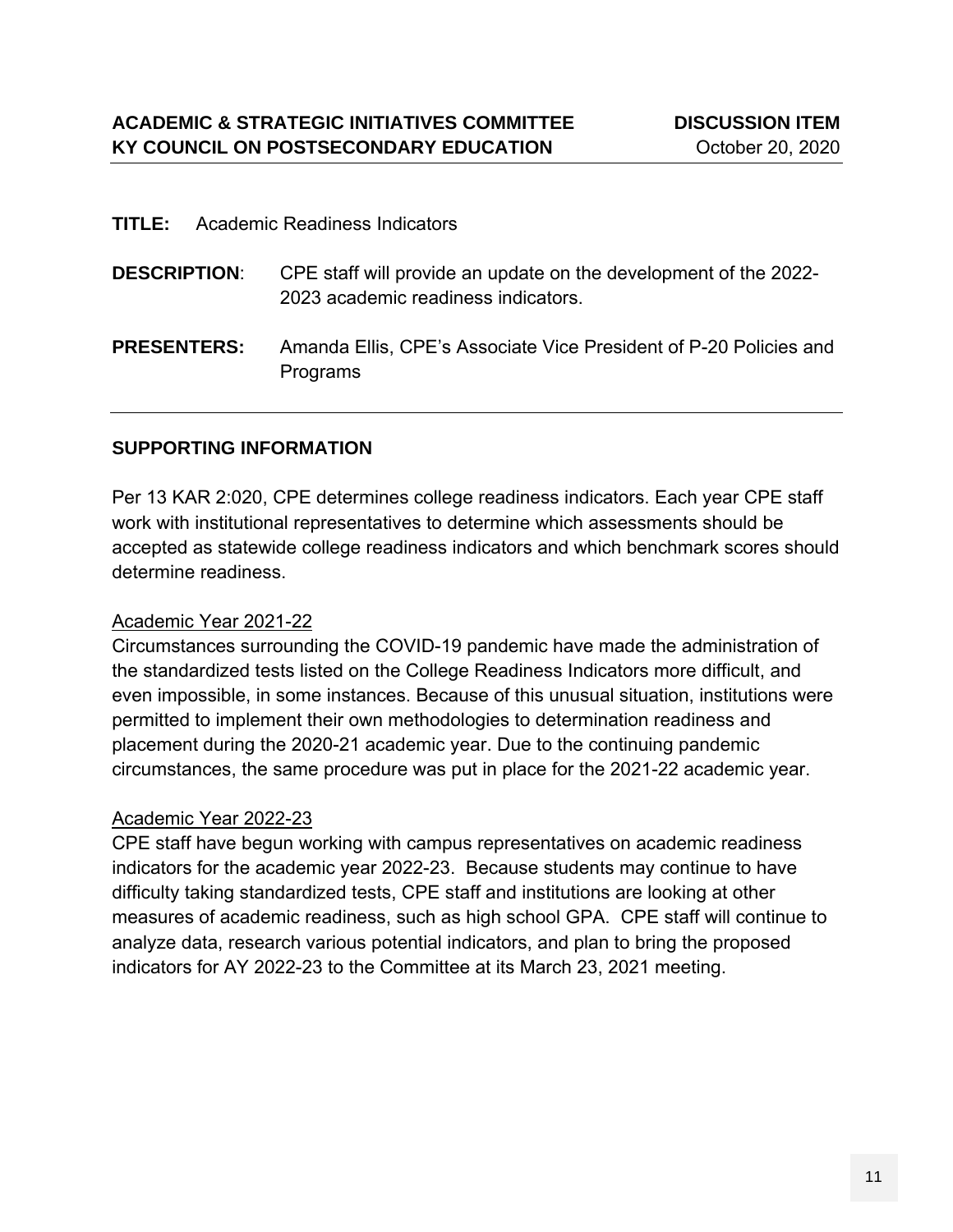

# <span id="page-11-4"></span><span id="page-11-3"></span><span id="page-11-2"></span><span id="page-11-1"></span><span id="page-11-0"></span>**KENTUCKY ACADEMIC READINESS INDICATORS Academic Year 2020-21**

Upon admission to a public postsecondary institution, students scoring at or above the established scores or grades will not be required to complete developmental or corequisite coursework and will be allowed entry into college credit-bearing coursework that counts toward degree credit requirements.[1](#page-11-0)

*Note: Circumstances surrounding the COVID-19 pandemic have made the administration of the standardized tests listed on the College Readiness Indicators more difficult, and even impossible, in some instances. As such, for AY 2020-21 institutions are permitted to implement their own methodologies for college readiness determination.*

| <b>Area</b>                                       | <b>ACT Score</b>                   | <b>SAT Score</b>                                              | <b>KYOTE</b>                                            | <b>GED</b><br><b>College Readiness</b>                  | <b>ALEKS</b>                           |
|---------------------------------------------------|------------------------------------|---------------------------------------------------------------|---------------------------------------------------------|---------------------------------------------------------|----------------------------------------|
| <b>English</b><br>(Writing)                       | English<br>18 or higher            | 22 or higher on the Writing<br>and Language Test <sup>2</sup> | Writing<br>6 or higher                                  | Reasoning through the<br>Language Arts<br>165 or higher | Not applicable as a<br>placement score |
| <b>Reading</b>                                    | Reading 20 or<br>higher            | 24 or higher on the<br><b>Reading Test</b>                    | Reading<br>20 or higher                                 | Reasoning through the<br>Language Arts<br>165 or higher | Not applicable as a<br>placement score |
| <b>Mathematics</b><br>(Quantitative<br>Reasoning) | Mathematics 19<br>or higher        | <b>Mathematics</b><br>$5103$ or higher                        | <b>College Readiness</b><br>Mathematics 22 or<br>higher | <b>Mathematical Reasoning</b><br>165 or higher          | <b>ALEKS PPL</b><br>30                 |
| <b>Mathematics</b><br>(College Algebra)           | <b>Mathematics</b><br>22 or higher | <b>Mathematics</b><br>$5404$ or higher                        | College Algebra<br>14 or higher                         | <b>Mathematical Reasoning</b><br>175 or higher          | <b>ALEKS PPL</b><br>46                 |
| <b>Mathematics</b><br>(Calculus)                  | Mathematics 27<br>or higher        | <b>Mathematics</b><br>$6405$ or higher                        | Calculus<br>15 or higher                                | Not applicable as a<br>placement score                  | <b>ALEKS PPL</b><br>76                 |

 $\overline{a}$ 

 $1$  All exam scores remain an indicator of academic readiness for a minimum of twelve (12) months from the date of administration. However, an institution shall not determine academic readiness using scores received from exams taken more than four years prior.

SAT does not disaggregate English and Reading. This score is based on College Board's use of concordance tables between the old SAT and the Redesigned SAT, to provide updated indicators. The English (Writing) and Reading Scores are Test Scores (see here for more detail on the scores provided with the SAT: [https://collegereadiness.collegeboard.org/sat/scores/understanding-scores/structure\)](https://collegereadiness.collegeboard.org/sat/scores/understanding-scores/structure).

<sup>&</sup>lt;sup>3</sup> This is based on concordance with ACT score of 19.

<sup>4</sup> This is based on concordance with ACT score of 22.

<sup>5</sup> This is based on concordance with ACT score of 27.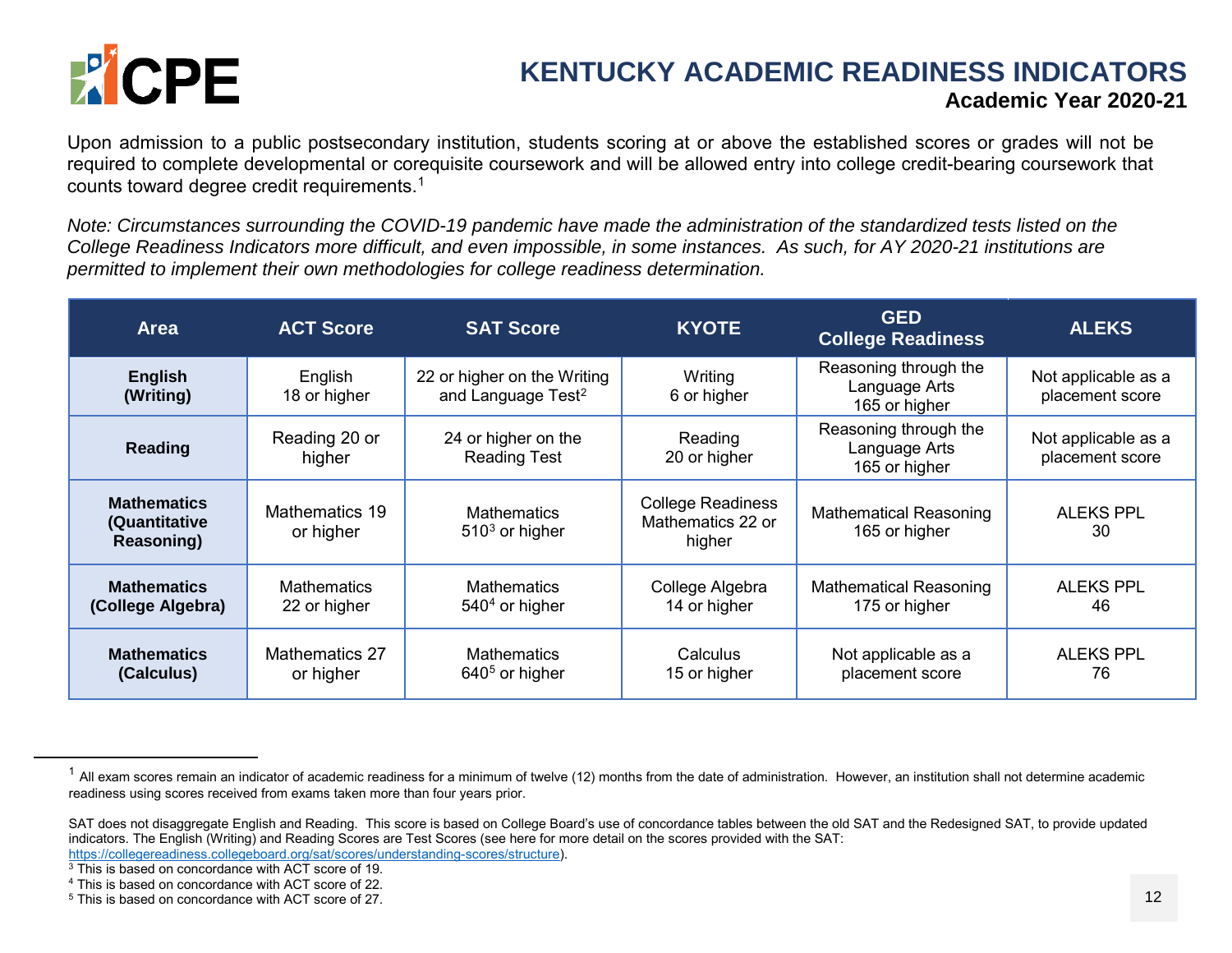| <b>TITLE:</b> Data Portal & Transfer Dashboard Overview |  |
|---------------------------------------------------------|--|
|                                                         |  |

| <b>DESCRIPTION:</b> | CPE Staff will provide a demonstration of the newly updated data<br>portal and Transfer Dashboard |
|---------------------|---------------------------------------------------------------------------------------------------|
| <b>PRESENTER:</b>   | Travis Muncie, CPE's Director of Data, Research and Advanced<br>Analytics                         |

### **SUPPORTING INFORMATION**

Recently, the CPE Data Portal moved to new infrastructure through the Tableau server. This has allowed for additional benefits and new capabilities to provide data. Staff will provide a "walk-through" of the new look and navigation as well as discuss the work in development.

### Transfer Dashboard Overview

The Transfer dashboard is the newest addition to the data portal and it will serve as the replacement to the annual Kentucky Transfer Feedback Report. Its features include:

- Transfer Counts
- Retention Rates
- Graduation Rates
- GPA
- Transfers by Major

Staff will provide a demonstration of the table and Sankey diagram as well as show the committee members how to self-access answers to several questions, including:

- How do KCTCS students perform after transferring to a 4-year public institution? (Pre vs post GPA, retention rate vs sector average)
- What are the transfers by major from KCTCS to 4-year public schools (a look at KCTCS Liberal Arts and General Studies transfers and their post transfer majors)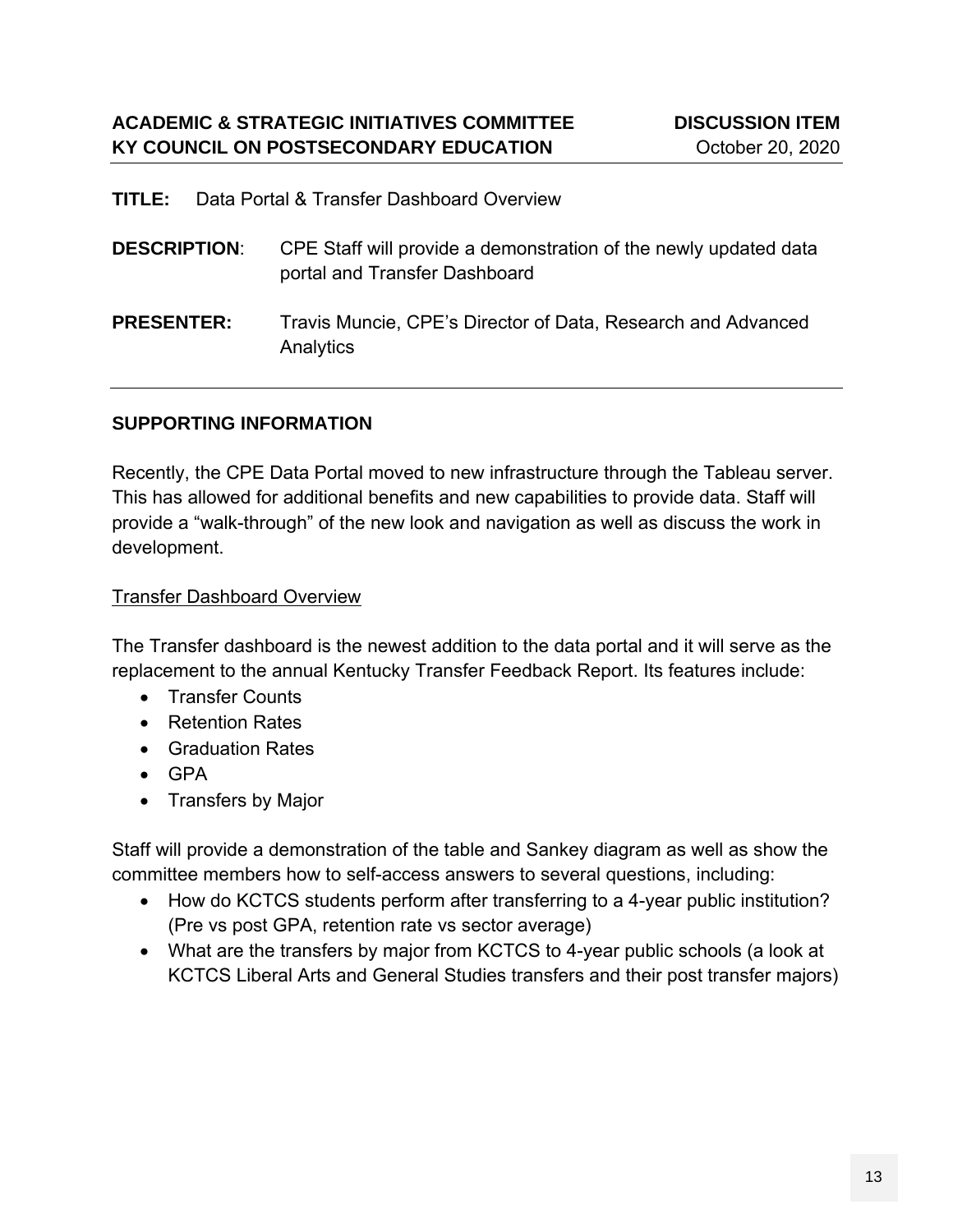success.

| <b>TITLE:</b> Communication and Collaboration Efforts |                                                                                 |  |
|-------------------------------------------------------|---------------------------------------------------------------------------------|--|
|                                                       | <b>DESCRIPTION:</b> CPE staff will provide an overview of the communication and |  |
|                                                       | collaboration efforts undertaken in 2020 in the area of student                 |  |

**PRESENTER:** Stephanie Muncie, CPE's Director of Student Success

### **SUPPORTING INFORMATION**

As COVID remains a fixture in our lives, institutions and their staff are making daily adjustments and practicing an incredible amount of flexibility. As things continue to change and evolve in relation to the pandemic, CPE believes it is important to connect professionals to investigate solutions together.

In an effort to continue those conversations, a variety of communication and collaboration efforts have been underway in the last 6 months (or more). Committee members will receive an update on the following areas.

### 1) Touchbase Tuesdays

Stephanie Mayberry, CPE's Director of Student Success leads the "Touchbase Tuesday" discussions, which provides a weekly forum space for discussions among the faculty and student leaders on a variety of topics. Some topics that have been covered include:

- Student engagement
- Diversity and inclusion during COVID-19 (in partnership with CPE's DEI unit)
- Mental health and COVID-19
- Importance of career services during the Pandemic.
- Balancing Remote Work with Virtual Learning.

## 2) Faculty Advisory Group

CPE announced the creation of the Faculty Advisory Network in October 2019. This is a group of 13 members from both public universities and community and technical colleges were selected to serve two-year terms, with the purpose to